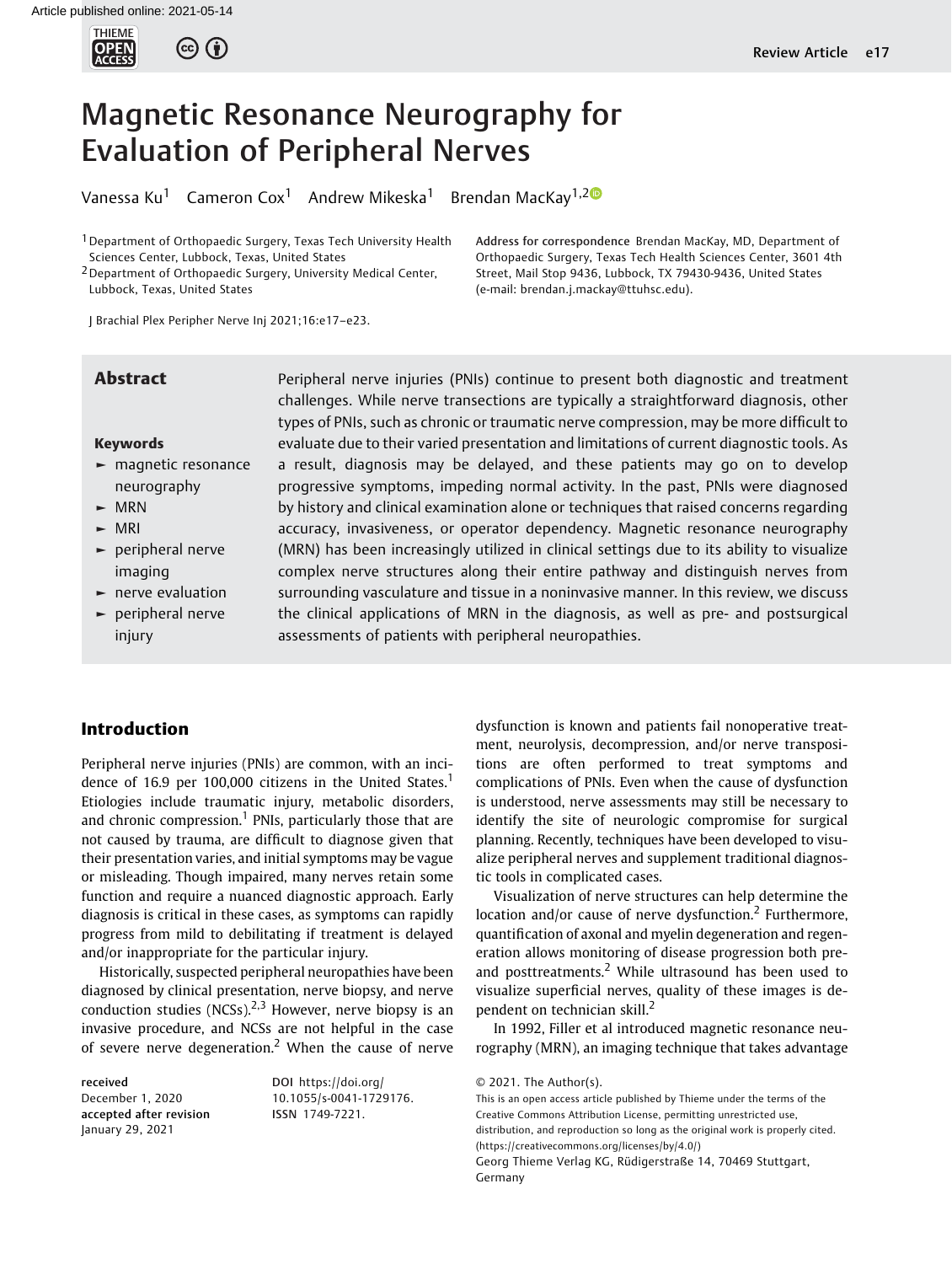of nerve tissue's longer T2 isolation time.<sup>4</sup> Through homogenous fat suppression, blood signal intensity suppression, and heavy T2 weighting, the nerve can be shown in relative isolation, brighter than its surrounding tissue. $5,6$ 

MRN is becoming more frequently employed as it is noninvasive and allows physicians to differentiate between neurologic and nonneurologic disorders and locate damaged nerve segments to narrow the differential diagnosis.<sup>3</sup> The use of serial MRN may also allow physicians to track the progression of symptoms and recovery. In this review, we discuss the clinical applications of MRN in diagnosis, treatment, and posttreatment monitoring of both chronic and traumatic peripheral neuropathies.

# Methods

The authors performed a systematic review of the MEDLINE and EMBASE databases using a comprehensive combination of keywords and search algorithm according to the Preferred Reporting Items for Systematic Reviews and Meta-Analyses guidelines. The literature search focused on clinical data regarding MRI and MRN imaging modalities for peripheral nerves and was undertaken to define the current understanding of MRN as a method of evaluating nerve structure and function.

# Brachial Plexus

Due to the depth of the brachial plexus and its complex anatomy, brachial plexus lesions are often difficult to characterize and treat.<sup>7</sup> Furthermore, conditions such as cervical spondylosis-related radiculopathy or cervical disc herniation present similar to brachial plexopathies. $7-9$  Thus, a precise technique is required for evaluation. MRN has become a valuable diagnostic tool for brachial plexopathies caused by trauma, acute or chronic inflammation, brachial plexus tumors, and thoracic outlet syndrome<sup>10,11</sup> as it can locate the site of neurologic compromise with a high degree of precision.

A common context for diagnostic use of MRN is Parsonage–Turner's syndrome (PTS), also known as acute idiopathic brachial plexus neuritis. PTS is broadly characterized by the inflammation of nerves in the chest, shoulders, and arms which commonly presents as pain and flaccid paralysis of the corresponding musculature. $8,12$  One case report described a 55-year-old woman with right-sided, burning, scapular pain which radiated down her right arm with numbness to the first three fingers of her right hand. MRN of the right brachial plexus revealed a mild increase in intensity and thickening of the C7 root, middle trunk, and posterior cord, which lead to the diagnosis of  $PTS<sup>12</sup> A study of 15 PTS patients presenting$ with a history of weakened shoulder abduction, MRN analysis revealed the involvement of roots in 8 (53.5%) patients, trunks in 7 (46.7%) patients, cords in 6 (40%) patients, and terminal branches in 2 (13.3%) patients. $8$  MRN was also used to assess the condition of the muscles innervated by the brachial plexus. Edema, fatty infiltration, and atrophy were detected in eight (53.3%) patients. In both reports, MRN was a useful tool in the visualization of the entire brachial plexus pathway, from the roots to the terminal branches.<sup>8</sup>

In addition to its diagnostic utility, MRN has shown promise in evaluating postsurgical recovery via T2 nerve signal intensity and signs of muscle degeneration. One article described three patients with C5 to C7 injuries who underwent Oberlin transfer (partial ulnar nerve to biceps transfer to restore elbow flexion).<sup>13,14</sup> Postoperative MRN, which showed normal findings in the biceps muscle, was performed to visually assess the results of the surgery by looking at the T2 signal intensity of nerves and signs of muscle degeneration.<sup>14</sup> Functional recovery of the biceps muscle was confirmed through absence of neurogenic muscle edema or biceps atrophy on MRN at final follow-up.<sup>14</sup>

## Upper Extremity Nerve Entrapments

Upper extremity (UE) nerve entrapments often present with mild symptoms, such as numbness or tingling that can progress to pain and/or functional deficits.<sup>15</sup> In some cases, symptoms may deviate from the classic presentation for compressive neuropathy. Unfortunately, diagnosis may be delayed or missed altogether due to the difficulty of discerning the underlying cause of clinical symptoms. Ulnar and median nerve entrapment can progress to atrophy and loss of function in the intrinsic hand muscles in advanced stages, and early diagnosis is needed to maximize functional recovery. Currently, there are limited data assessing MRN as a means of evaluating UE nerve entrapments with literature ranging from case reports to prospective studies of MRN in median and ulnar nerve compression.

On MRN, a normal median nerve appears hypointense on a T1-weighted (T1W) image and isointense to minimally hyperintense on a T2-weighted (T2W) image along the course of the  $arm<sup>16</sup>$  Deviations from the norm may be interpreted as signs of an underlying condition.<sup>17–19</sup> For example, findings of chronic nerve entrapment on MRN include nerve swelling proximally and sometimes distally with an abrupt transition to a flattened contour at the entrapment site.<sup>20</sup>

Aggarwal et al described a case of an 18-year-old man presenting with a medial epicondyle fracture and elbow dislocation treated via closed reduction of the elbow and cast immobilization. After cast removal, he reported progressive numbness and paresthesia over the median nerve distribution of the forearm and hand with inability to form a fist. NCS revealed median nerve dysfunction at the elbow, but did not identify the exact site of entrapment.<sup>15</sup> MRN showed median nerve entrapment between the olecranon of the ulna and olecranon fossa of the humerus. The muscles of the forearm in the anterior compartment displayed hyperintense signals on T1W and T2W sequences, suggesting chronic denervation with fatty infiltration.<sup>15</sup> Results of MRN lead to the diagnosis of median nerve entrapment within the medial epicondyle (Type 2).<sup>15</sup> Given that potential treatments for median nerve entrapment differ in early versus late detection, MRN may be a useful tool in the diagnostic algorithm.<sup>15</sup> In this particular injury pattern, early detection allows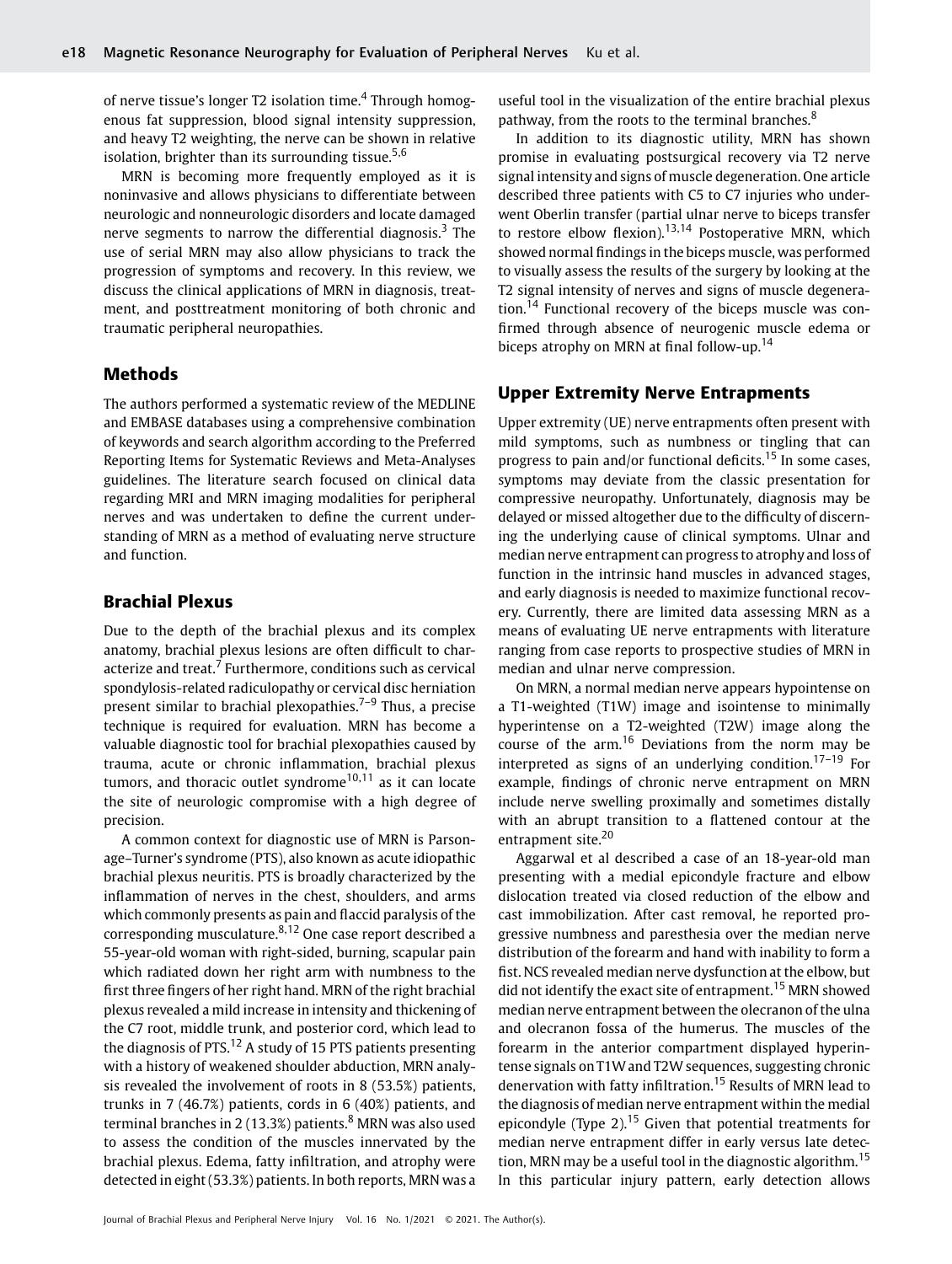relocation of the nerve from posterior to anterior compartment. However, delayed detection results in excision of the affected segment with end-to-end repair or grafting, both of which have a poorer prognosis than early relocation.<sup>15</sup>

Carpal tunnel syndrome (CTS) is a common cause of median nerve entrapment. Bao et al conducted a study of 47 CTS patients who were diagnosed primarily by clinical examination with a positive Tinel's and Phalen's signs, followed by NCS and electromyography (EMG).<sup>21</sup> While these diagnostic tools can raise suspicion for CTS, diffusionweighted MRN (DW-MRN) can directly visualize and locate median nerve lesions in wrists of CTS patients. $21$  In this cohort, DW-MRN revealed obvious median nerve hyperintensity, median nerve compression, and enhanced flexor retinaculum bowing. $21$  The DW-MRN mean apparent diffusion coefficient (ADC) of median nerves in the CTS group  $(1.13 \times 10^{-3} \,\mathrm{mm}^2/\mathrm{s})$  was significantly higher than that of the control group  $(1.06 \times 10^{-3} \text{ mm}^2/\text{s})$   $(p < 0.01)$ .<sup>21</sup> These ADC values might be used to establish ADC cutoffs and/or contralateral comparison studies for improved sensitivity of CTS diagnosis.

In a study of 30 CTS patients, MRN images taken prior to decompression surgery showed an increased signal change in the proximal median nerves, proximal nerve swelling at the level of the pisiform and distal radius, and increased flattening of the distal median nerve in the majority of CTS patients, compared with the healthy controls.<sup>22</sup> MRN images taken 3 months after surgery showed a return to normal nerve signal and a reduction in size of the nerve toward control values in the majority of CTS patients, compared with the healthy controls.<sup>22</sup> Furthermore, in the distal part of the carpal tunnel where the median nerve was most compressed, there was a significant increase in the cross-sectional area of the median nerve in all patients studied.<sup>22</sup> While electrophysiological readings prior to surgical decompression were strongly suggestive of CTS, these readings remained abnormal 3 months postsurgery, whereas MRN confirmed successful median nerve decompression.<sup>22</sup>

Similar to the median nerve, ulnar nerves show changes in both T1W and T2W intensities when damaged, particularly in the wrist region.<sup>23,24</sup> Variations in T1W and T2W signals on MRN can help delineate between different causes of ulnar neuropathy, including trauma, overuse (chronic compression), arthritis, masses and mass-like lesions, and systemic diseases.<sup>23</sup> MRN has been used to identify conditions not previously suspected.23–<sup>25</sup>

Chhabra et al reported a case of a 46-year-old woman with a history of five ulnar nerve surgeries on the right elbow that presented with many months of pain and paresthesia over the ulnar nerve distribution in her forearm and hand as well as decreased pinch and grip strength, which began after a submuscular ulnar nerve transposition—her most recent surgery.<sup>25</sup> MRN showed an enlarged ulnar nerve with mild perineural fibrosis and mild hyperintensity as it exited the medial intermuscular septum, suggesting an ulnar nerve reentrapment.<sup>25</sup> Additionally, the median nerve displayed mild hyperintensity and minimal perineural fibrosis, and the medial antebrachial cutaneous (MABC) nerve was focally enlarged in the distal arm, indicating a neuroma.<sup>25</sup> These findings were confirmed intraoperatively. While EMG showed moderate ulnar neuropathy, it did not indicate median nerve abnormality.<sup>25</sup> In this case, MRN helped identify two conditions not suspected preoperatively— MABC neuroma, which can mimic ulnar neuropathy, and median nerve entrapment, likely due to previous surgeryrelated fibrosis.<sup>25</sup>

Recently, diffusion tensor imaging (DTI) and tractography have been used in conjunction with MRN to detect proximal lesions and distinguish between multifocal and focal-compressive ulnar neuropathy at the elbow in cases where clinical examination and EMG/NCS were unable to localize the site of nervous deficiency.<sup>26,27</sup> In a study of 122 patients presenting with ulnar mononeuropathy of unknown etiology and localization (after clinical examination and electrophysiological testing), MRN with T2W fat-saturated sequences revealed proximal lesion extension with significantly increased T2W signal in the upper arm in 21 patients.<sup>26</sup> In the group with an additional proximal lesion, 10 had undergone previous decompression surgery for ulnar nerve entrapment at the elbow. Of note, 10 patients also had previously undetected lesions in the median and/or radial nerve(s) which were more pronounced in the upper arm but still visible at the elbow on MRN.<sup>26</sup>

Current literature suggests that MRN is a more precise tool than NCS and EMG in determining the exact site of UE nerve entrapment and assessing nerve recovery following surgical intervention. Furthermore, when symptoms persist despite attempted interventions, MRN can be used to augment the diagnostic algorithm and may reveal pathologies not previously suspected based on physical examination and NCS/EMG.

#### Lower Extremity Neuropathy

Patients with lower extremity entrapment neuropathy, an under-recognized cause of pain and functional impairment, often present with nonspecific symptoms, which makes it difficult to distinguish from more common, nonneurologic causes of pain.28MRN has been used to evaluate causes of tibial nerve dysfunction, such as tarsal tunnel syndrome, Morton's neuroma, median plantar nerve entrapment, and lateral plantar nerve compression.<sup>29</sup> It has also been used to visualize femoral nerve abnormalities caused by conditions including lumbar plexopathy, nerve sheath tumors, trauma, and chronic inflammatory demyelinating polyradiculoneuropathy.<sup>30</sup>

While various lower extremity nerves have been described in the literature, the majority of reports address causes of sciatic neuropathies. Intra- or extra-articular hip pathology and lumbar radiculopathy present with symptoms similar to sciatic nerve entrapment.<sup>31</sup> As a result, posterior hip pain and sciatica frequently present diagnostic and therapeutic challenges, and a precise diagnostic tool is needed to focus the differentials.<sup>32</sup> Sciatic neuropathy has traditionally been diagnosed using a combination of clinical history, physical examination, and electrodiagnostic studies.<sup>33</sup> However, MRN is becoming increasingly popular in the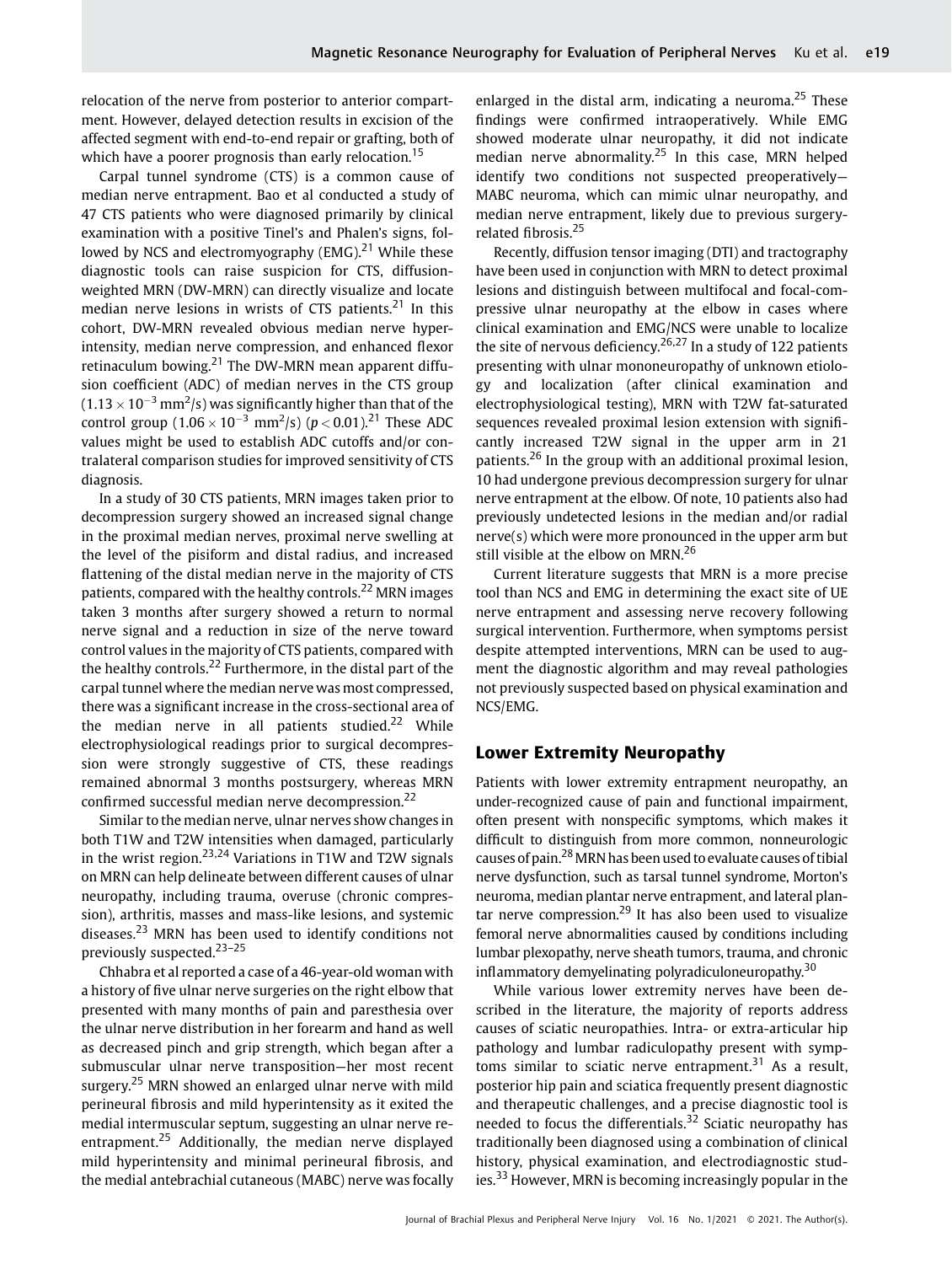assessment of sciatic neuropathy due to its multiple advantages, including assessment of nerve continuity, localization of injury or entrapment, and detection of secondary muscle denervation.33,34 MRN helps determine the cause of sciatic neuropathy by identifying piriformis muscle asymmetry and sciatic neuromuscular variants through visualization of the sciatic nerve as it traverses the posterior leg.<sup>35</sup> The literature regarding MRN's utility in sciatic nerve evaluation ranges from case reports describing unique presentations to prospective studies investigating the ability of MRN to address shortcomings of traditional diagnostic tools.<sup>36</sup>

Chitranjan et al described the case of a 55-year-old woman with 2 years of left gluteal swelling and left lower extremity pain. A computed tomography scan revealed herniation of the sigmoid colon through the greater sciatic foramen and atrophy of the gluteal muscles. $36$  To confirm a suspected entrapment of the sciatic nerve, MRN was performed, which revealed thickening and increased signal in the left sciatic nerve, as well as lateral deviation and entrapment of the nerve by the hernia and atrophy of the left gluteal muscles.<sup>36</sup> In this case, MRN was successfully employed to demonstrate the pathway and entrapment of the sciatic nerve.

Polesello et al reported a case of a 42-year-old woman with 17 years of recurrent left-sided low back pain, which was initially diagnosed as L5-S1 spondylolisthesis with a herniated disc. Despite treatment with physiotherapy, analgesics, and an L5-S1 arthrodesis, the patient's pain became progressively worse, preventing her from work.<sup>37</sup> Five subsequent MRI examinations revealed no abnormal findings in the lumbosacral spine and left hip. $37$  MRN over the left hip region eventually revealed an accessory muscle belly of the left piriformis with the fibular branch of the sciatic nerve passing between the fibers of this accessory belly and the standard piriformis muscle. $37$  In this case, MRN provided a definitive diagnosis regarding the etiology of the patient's pain, which subsequently allowed accurate presurgical planning for endoscopic release of the piriformis.<sup>37-40</sup>

One prospective study included 239 patients presenting with leg pain in the sciatic nerve distribution and either inconclusive diagnosis or unsuccessful prior lumbar spine surgery.<sup>38</sup> MRN was performed on all patients and was able to distinguish patients with piriformis syndrome (from patients with similar symptoms) with 93% specificity and 64% sensitivity.<sup>38</sup>

Recent studies have employed the use of MRN in diagnosing lower extremity nerve abnormalities that may not have been detected by alternative methods such as MRI, NCS, and EMG. In the case of sciatic neuropathy, MRN can be used to determine the site neurologic compromise and distinguish between its various causes such as piriformis syndrome or compression due to trauma.

# Diabetic Neuropathy

Diabetic peripheral neuropathy (DPN) is common in diabetics and can cause irreversible nerve damage. DPN also increases risk of diabetic foot ulcers which, if left untreated, may lead to amputation. $41,42$  Historically, changes in the nerve microstructure in the lower extremity peripheral nervous system have been evaluated by NCS and nerve biopsy, both of which measure structural changes indirectly.<sup>43</sup> To prevent progression of DPN, noninvasive diagnostics with high sensitivity are needed for early detection.

MRN studies of patients with type 1 diabetes (T1D) and type 2 diabetes (T2D) have shown that T1D patients with DPN have a higher T2W hyperintense lesion load compared with T2D patients with DPN, and T2D patients with DPN have a higher T2W hypointense lesion load compared with T1D patients with DPN.<sup>44,45</sup> This was found to be a positive correlation between the amount of both lesion types and the severity of clinical symptoms, as DPN patients with intraneural T2 lesions had higher neuropathy deficit scores than DPN patients without intraneural T2 lesions.<sup>45,46</sup> T2W hyperintense lesions have also demonstrated a positive correlation with the impairment of nerve conduction parameters and HbA1c levels.<sup>45</sup> Thus, MRN can be utilized to distinguish between T1D and T2D, by taking advantage of their different mechanisms of nerve damage.

Furthermore, studies have shown that lesions extend over longer distances in patients with painful DPN versus those with nonpainful DPN or no DPN, and the maximum length of a lesion is positively correlated with the per cent coverage of T2W hyperintense nerve lesions along a full nerve.<sup>44</sup> Fractional anisotropy (FA) values decrease and ADC values increase with the severity of neuropathy.<sup>42,47</sup> Multiple MRN studies have shown that despite DPN symptoms presenting with a strong distal focus, there is a proximal nerve lesion predominance at the thigh level as well as a higher discriminatory power in FA and ADC values at the sciatic level. $42,43$ Diabetics without DPN have similar FA and ADC values as healthy controls, suggesting that MRN can be used to distinguish between diabetics with and without DPN.<sup>47</sup>

MRN is a promising imaging tool that may be employed as a diagnostic marker in the early detection of DPN in diabetic patients. Early detection may assist in preventing the progression of DPN to debilitating conditions that negatively impact quality of life.

### Traumatic Nerve Injury

PNI, including brachial and lumbar plexus injuries, occurs in  $\sim$ 5% of all traumas.<sup>48</sup> These injuries are most often a result of motor vehicle accidents, falls, or penetrating trauma.<sup>49</sup> The radial, ulnar, and median nerves are the most commonly injured UE nerves, and the sciatic, peroneal, femoral, and tibial nerves are most often affected in lower extremities. $50$ Delayed diagnosis of PNI may be attributed to a variety of comorbid factors. An ischemic or badly injured limb can complicate physical examination. $48$  In bedridden patients, lower extremity nerve defects may not clearly manifest until the patient is mobilized.<sup>48</sup> These PNIs can have a delayed presentation, secondary to musculoskeletal injuries, such as compression from hematoma, compartment syndrome, or complications from management of concurrently injured tissues.<sup>48</sup> Failure to address injured nerves in a timely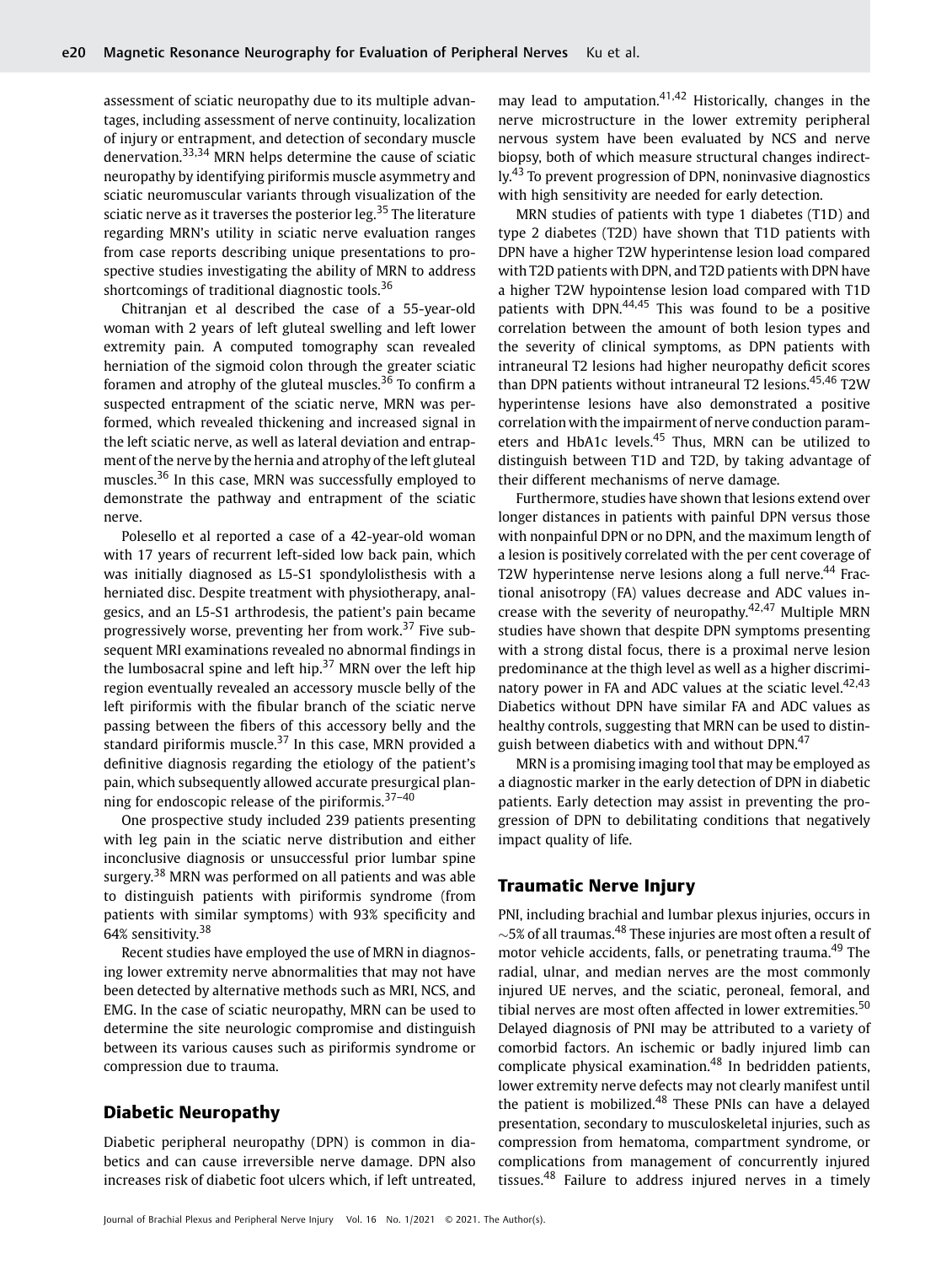manner can lead to long-term functional deficits. When physical examinations are inconclusive or highlight a high index of suspicion, early detection using MRN can prevent permanent damage that could lead to decreased strength, limited range of motion, or loss of sensation and/or proprioception.51,52

After closed injuries, it may be difficult to distinguish between nerve injuries that have the potential to recover on their own (neurapraxic and axonometric) from those that do not (neurotmetic) and require surgery.<sup>53</sup> While both axonometric and neurotmetic nerve injuries are characterized by absent nerve conduction responses and muscle denervation on both EMG and MRI, neuropraxic injuries exhibit no EMG or MRI signs of muscle denervation.<sup>53</sup> Using EMG and NCS, it can take 2 to 3 weeks to detect signs of muscle denervation, whereas MRN can detect muscle signal alterations as early as 4 days postinjury, indicating that MRN may be better suited to early detection of muscle denervation.<sup>52,53</sup>

One study of 20 patients with features of traumatic brachial plexopathies assessed correlation between MRN and subsequent intraoperative findings.<sup>54</sup> MRN findings included edema, scarring, pseudo-meningoceles, and neuromas, which were detected at the levels of the roots, trunks, and cords.<sup>54</sup> These findings were given a score based on whether they correlated with operative findings at all three levels, any two levels, or any one level.<sup>54</sup> When comparing MRN readings to intraoperative findings, 13 patients received a score of 3 (good correlation), 6 patients received a score of 2 (average correlation), and 1 patient received a score of 1 (poor correlation), supporting the use of MRN for discerning the location and extent of traumatic brachial plexus injuries.<sup>54</sup>

In another study, 11 infants with birth-related brachial plexus injuries were assessed to compare MRN versus EMG, since EMG is a painful procedure done without sedation and can be difficult to perform in children. MRN findings included muscle denervation changes, T2 prolongation along the affected brachial plexus, and enhancement or thickening of nerve roots.<sup>55</sup> MRN revealed nerve injuries that ranged from neuropraxia to avulsion, a preganglionic tear that requires microsurgical repair before 3 months of age for the best chance of recovery.<sup>55</sup> Furthermore, there was a greater degree of correlation between MRN and physical examination findings than between EMG and physical examination findings, supporting MRN's efficacy in differentiating the type of nerve injuries for presurgical planning.<sup>55</sup>

Advantages of MRN include early characterization of the location and grade of nerve injury and improved accuracy when compared with NCS and EMG. Published data suggest that MRN could be a valuable addition to the diagnostic algorithm for traumatic nerve injuries, especially when traditional assessment tools are not able to accurately diagnose nerve conditions.

### Discussion

Delayed diagnosis of PNI leads to delayed treatment, thus narrowing the scope of available treatment options. Ultimately, this can result in long-lasting functional deficits and impaired quality of life.<sup>51,56</sup> Historically, PNIs have been diagnosed by clinical symptoms and indirect and/or invasive methods of evaluating nerve function, such as NCS and EMG.51,56 While these tools remain essential to diagnostic and postoperative workups, they do not adequately address the full spectrum of nerve injuries seen in a clinical setting. Given the gaps in the current nerve assessment algorithm, MRN has recently been used to supplement traditional techniques for both pre- and postoperative characterization of nerve structures. MRN can provide high-quality images of structures in difficult anatomical areas without a skilled operator, locate the precise location of nerve injury, and visualize signs of secondary muscle denervation, thus addressing many shortcomings of the current diagnostic/monitoring algorithm.<sup>20,28,51</sup> Injured nerves will exhibit hyperintense signal on T2W images within 24 hours of injury, reflecting a nonspecific response of the nerve to injury.<sup>17,28</sup> In the case of nerve entrapment, nerve hyperintensity is most prominent at the site of entrapment, allowing localization of the nerve lesion.<sup>17</sup>

MRN also provides excellent soft tissue contrast, allowing for visualization of downstream muscle injury and high contrast resolution between surrounding fat and vascular structures.<sup>20</sup> Signs of muscle denervation can be visualized distal to the site of nerve injury with diffuse muscle signal alterations and without hemorrhage or fascial edema.<sup>17</sup> In an acute setting, often within 48 hours of injury, denervated muscle displays hyperintense signals on T2W images due to increased extracellular fluid and edema.<sup>20,57</sup> In chronic muscle denervation, due to volume loss and fatty infiltration, denervated muscle displays hyperintense signals on T1W images, indicating irreversible end-stage disease and muscle atrophy.<sup>20,28</sup> Thus, being able to understand the extent and duration of a nerve deficit through the differentiation of acute versus chronic muscle denervation on MRN allows physicians to make better informed decisions about the time frame of surgical intervention.

Recently, there has been an increased interest in combining MRN with DTI and diffusion-weighted imaging (DWI). DWI can be used to study the extracellular movement of water, and it capitalizes on the difference in diffusion properties in various types of tissue.<sup>20,51</sup> Thus, DWI can allow qualitative assessment of axonal fiber integrity.<sup>58</sup> DTI, unlike DWI, provides more quantitative data on water diffusion and axonal conduction along a nerve via the acquisition of multiple diffusion directions.<sup>58</sup> Both modalities can enhance the quality of peripheral nerve imaging by showing barriers, such as the myelin sheath, that allow water movement along the longitudinal axis rather than the perpendicular axis.<sup>20,51</sup>

Nerve-specific contrast agents such as Gadofluorine M, though not yet used clinically, have shown promise in nerve imaging.<sup>20,59</sup> These contrast agents contain iron oxide, which creates a hypointense signal in T2W sequences which is localized to sites of nerve inflammation.<sup>20</sup> In animal studies, Gadofluorine M has been shown to accumulate in nerve fibers undergoing Wallerian degeneration and disappear upon remyelination.<sup>59</sup> Nerve contrast agents such as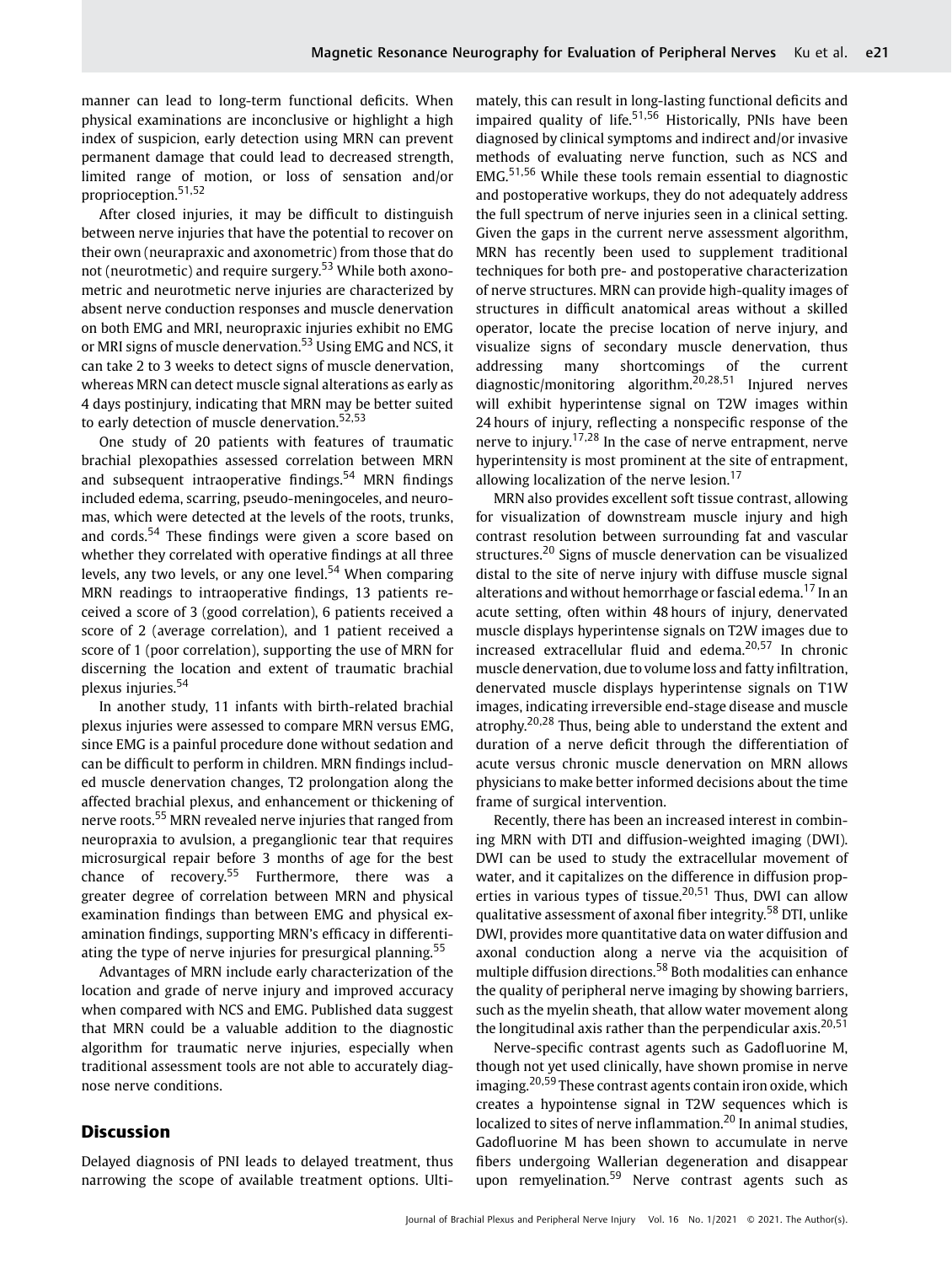Gadoflourine M are a promising next step in the direct visualization of nerve structures for preoperative diagnosis and evaluation of postsurgical outcomes.

# Conclusion

MRN has been utilized in a variety of nerve injury patterns to provide insights beyond traditional assessment modalities. The current literature indicates that MRN has the potential to improve clinical outcomes, particularly in nerve defects that are either difficult to detect or require early intervention.

Conflict of Interest None declared.

Acknowledgments

The authors would like to acknowledge Alec Giron for his contributions to literature review. While this review was not directly funded by any grant, Department of Orthopaedics, Texas Tech University does receive funding and grant awards to participate in the nationwide RANGER nerve allograft trial as well as investigating uses of AVIVE (human umbilical membrane) sponsored by Axogen.

#### References

- 1 Tapp M, Wenzinger E, Tarabishy S, Ricci J, Herrera FA. The epidemiology of upper extremity nerve injuries and associated cost in the US Emergency Departments. Ann Plast Surg 2019;83 (06):676–680
- 2 Chen Y, Haacke EM, Li J. Peripheral nerve magnetic resonance imaging. F1000 Res 2019;8:F1000 Faculty Rev-1803
- 3 Chhabra A, Belzberg AJ, Rosson GD, et al. Impact of high resolution 3 tesla MR neurography (MRN) on diagnostic thinking and therapeutic patient management. Eur Radiol 2016;26(05): 1235–1244
- 4 Howe FA, Filler AG, Bell BA, Griffiths JR. Magnetic resonance neurography. Magn Reson Med 1992;28(02):328–338
- 5 Filler AG, Howe FA, Hayes CE, et al. Magnetic resonance neurography. Lancet 1993;341(8846):659–661
- 6 Ho MJ, Ciritsis A, Manoliu A, et al. Diffusion tensor imaging of the brachial plexus: a comparison between readout-segmented and conventional single-shot echo-planar imaging. Magn Reson Med Sci 2019;18(02):150–157
- 7 Fisher S, Wadhwa V, Manthuruthil C, Cheng J, Chhabra A. Clinical impact of magnetic resonance neurography in patients with brachial plexus neuropathies. Br J Radiol 2016;89 (1067):20160503
- 8 Upadhyaya V, Upadhyaya DN, Bansal R, Pandey T, Pandey AK. MR neurography in Parsonage-Turner syndrome. Indian J Radiol Imaging 2019;29(03):264–270
- 9 Yoshida T, Sueyoshi T, Suwazono S, Suehara M. Three-tesla magnetic resonance neurography of the brachial plexus in cervical radiculopathy. Muscle Nerve 2015;52(03):392–396
- 10 Upadhyaya V, Upadhyaya DN. Current status of magnetic resonance neurography in evaluating patients with brachial plexopathy. Neurol India 2019;67(Supplement):S118–S124
- 11 Upadhyaya V, Upadhyaya DN, Kumar A, Pandey AK, Gujral R, Singh AK. Magnetic resonance neurography of the brachial plexus. Indian J Plast Surg 2015;48(02):129–137
- 12 Zara G, Gasparotti R, Manara R. MR imaging of peripheral nervous system involvement: Parsonage-Turner syndrome. J Neurol Sci 2012;315(1-2):170–171
- 13 Oberlin C, Béal D, Leechavengvongs S, Salon A, Dauge MC, Sarcy JJ. Nerve transfer to biceps muscle using a part of ulnar nerve for C5- C6 avulsion of the brachial plexus: anatomical study and report of four cases. J Hand Surg Am 1994;19(02):232–237
- 14 Frueh FS, Ho M, Schiller A, et al. Magnetic resonance neurographic and clinical long-term results after Oberlin's transfer for adult brachial plexus injuries. Ann Plast Surg 2017;78(01):67–72
- 15 Aggarwal A, Jana M, Kumar V, Srivastava DN, Garg K. MR neurography in intraosseous median nerve entrapment. World J Radiol 2017;9(10):400–404
- 16 Thawait GK, Subhawong TK, Thawait SK, et al. Magnetic resonance neurography of median neuropathies proximal to the carpal tunnel. Skeletal Radiol 2012;41(06):623–632
- 17 Chhabra A, Madhuranthakam AJ, Andreisek G. Magnetic resonance neurography: current perspectives and literature review. Eur Radiol 2018;28(02):698–707
- 18 Bendszus M, Wessig C, Solymosi L, Reiners K, Koltzenburg M. MRI of peripheral nerve degeneration and regeneration: correlation with electrophysiology and histology. Exp Neurol 2004;188(01): 171–177
- 19 Agarwal A, Chandra A, Jaipal U, et al. Can imaging be the new yardstick for diagnosing peripheral neuropathy?-a comparison between high resolution ultrasound and MR neurography with an approach to diagnosis Insights Imaging 2019;10(01):104
- 20 Holzgrefe RE, Wagner ER, Singer AD, Daly CA. Imaging of the peripheral nerve: concepts and future direction of magnetic resonance neurography and ultrasound. J Hand Surg Am 2019; 44(12):1066–1079
- 21 Bao H, Wu C, Wang S, et al. Diffusion-weighted magnetic resonance neurography for the diagnosis of carpal tunnel syndrome: a pilot study. Clin Radiol 2017;72(02):165–169
- 22 Cudlip SA, Howe FA, Clifton A, Schwartz MS, Bell BA. Magnetic resonance neurography studies of the median nerve before and after carpal tunnel decompression. J Neurosurg 2002;96(06): 1046–1051
- 23 Shen L, Masih S, Patel DB, Matcuk GR Jr. MR anatomy and pathology of the ulnar nerve involving the cubital tunnel and Guyon's canal. Clin Imaging 2016;40(02):263–274
- 24 Kollmer J, Bäumer P, Milford D, et al. T2-signal of ulnar nerve branches at the wrist in Guyon's canal syndrome. PLoS One 2012; 7(10):e47295
- 25 Chhabra A, Wadhwa V, Thakkar RS, Carrino JA, Dellon AL. Recurrent ulnar nerve entrapment at the elbow: correlation of surgical findings and 3-Tesla magnetic resonance neurography. Can J Plast Surg 2013;21(03):186–189
- 26 Bäumer P, Weiler M, Ruetters M, et al. MR neurography in ulnar neuropathy as surrogate parameter for the presence of disseminated neuropathy. PLoS One 2012;7(11):e49742
- 27 Breitenseher JB, Kranz G, Hold A, et al. MR neurography of ulnar nerve entrapment at the cubital tunnel: a diffusion tensor imaging study. Eur Radiol 2015;25(07):1911–1918
- 28 Petchprapa CN, Rosenberg ZS, Sconfienza LM, Cavalcanti CF, Vieira RL, Zember JS. MR imaging of entrapment neuropathies of the lower extremity. Part 1. The pelvis and hip. Radiographics 2010; 30(04):983–1000
- 29 Chalian M, Soldatos T, Faridian-Aragh N, et al. 3T magnetic resonance neurography of tibial nerve pathologies. J Neuroimaging 2013;23(02):296–310
- 30 Chhabra A, Faridian-Aragh N. High-resolution 3-T MR neurography of femoral neuropathy. AJR Am J Roentgenol 2012;198(01): 3–10
- 31 Garwood ER, Duarte A, Bencardino JT. MR imaging of entrapment neuropathies of the lower extremity. Radiol Clin North Am 2018; 56(06):997–1012
- 32 Hernando MF, Cerezal L, Pérez-Carro L, Abascal F, Canga A. Deep gluteal syndrome: anatomy, imaging, and management of sciatic nerve entrapments in the subgluteal space. Skeletal Radiol 2015; 44(07):919–934